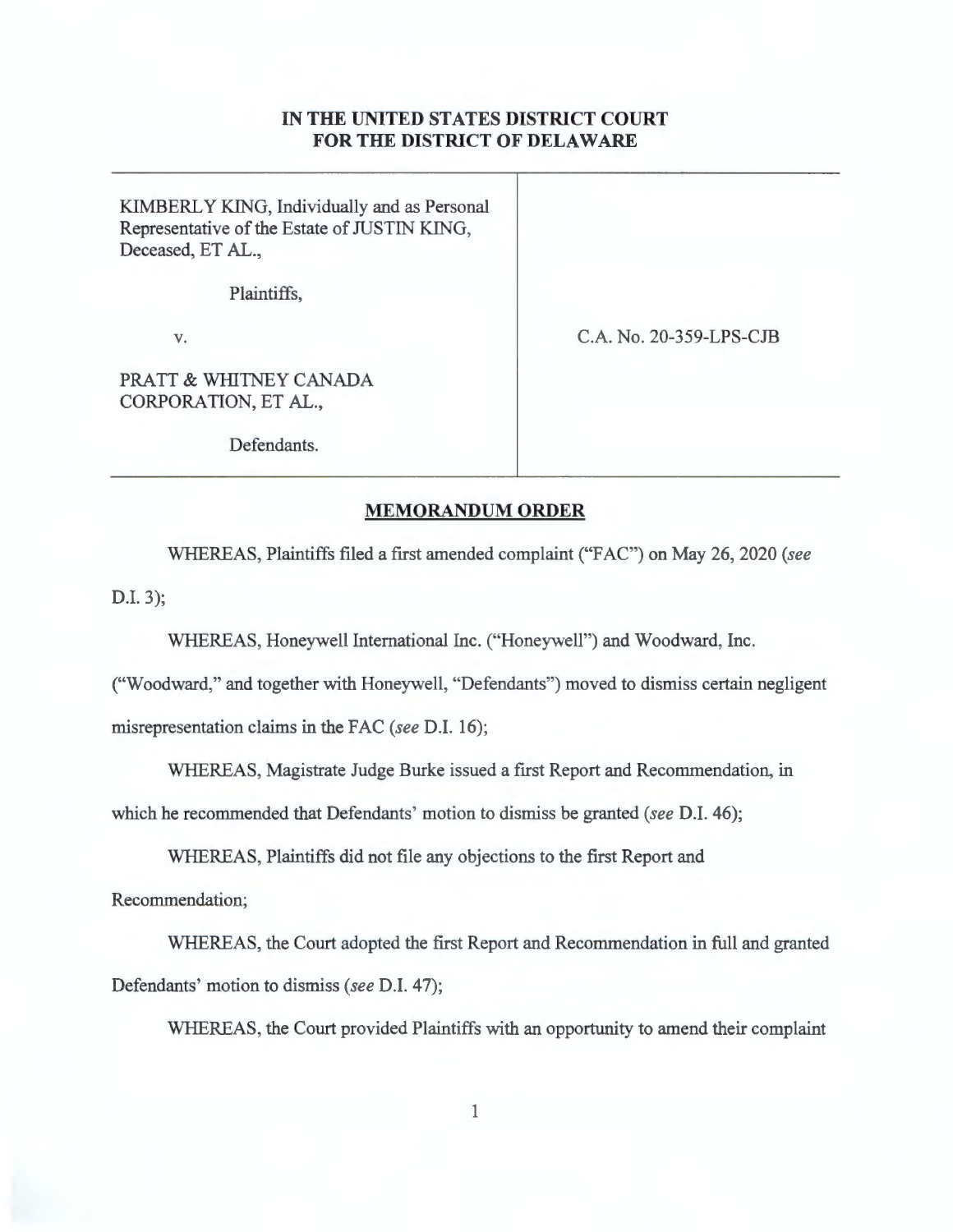to address the deficiencies identified in the first Report and Recommendation *(see* D.I. 46 at 10);

WHEREAS, Plaintiffs filed a second amended complaint ("SAC") on March 31 , 2021 *(see* D.l. 50);

WHEREAS, Defendants filed a renewed motion to dismiss the negligent misrepresentation claims asserted in Counts VIII and XII *(see* D.I. 51);

WHEREAS, Judge Burke issued another Report and Recommendation, in which he recommended that Defendants' renewed motion to dismiss be granted *(see* D.I. 65);

WHEREAS, Plaintiffs timely filed objections to the latest Report and Recommendation on November 9, 2021 *(see* D.I. 66);

WHEREAS, Plaintiffs certified that their objections "do[] not raise new legal or factual arguments" (D.I. 67);

WHEREAS, on November 23 , 2021 , Defendants responded to Plaintiffs' objections *(see*  D.I. 68);

WHEREAS, the Court has carefully reviewed Plaintiffs' objections to the latest Report and Recommendation and Defendants' response *(see* D.I. 67, 68), as well as the underlying briefing on Defendants' renewed motion to dismiss Counts VIII and XII *(see* D.I. 51 , 56, 57);

**NOW, THEREFORE, IT IS HEREBY ORDERED** that Plaintiffs' objections (D.I. 66) are **OVERRULED,** the latest Report and Recommendation (D.I. 65) is **ADOPTED,** and Defendants' renewed motion to dismiss (D.I. 51) is **GRANTED**.

1. Plaintiffs do not meaningfully dispute the merits of the latest Report and Recommendation. Judge Burke determined that Plaintiffs' negligent misrepresentation claims against Defendants, as currently pled, should not proceed because "the SAC does not sufficiently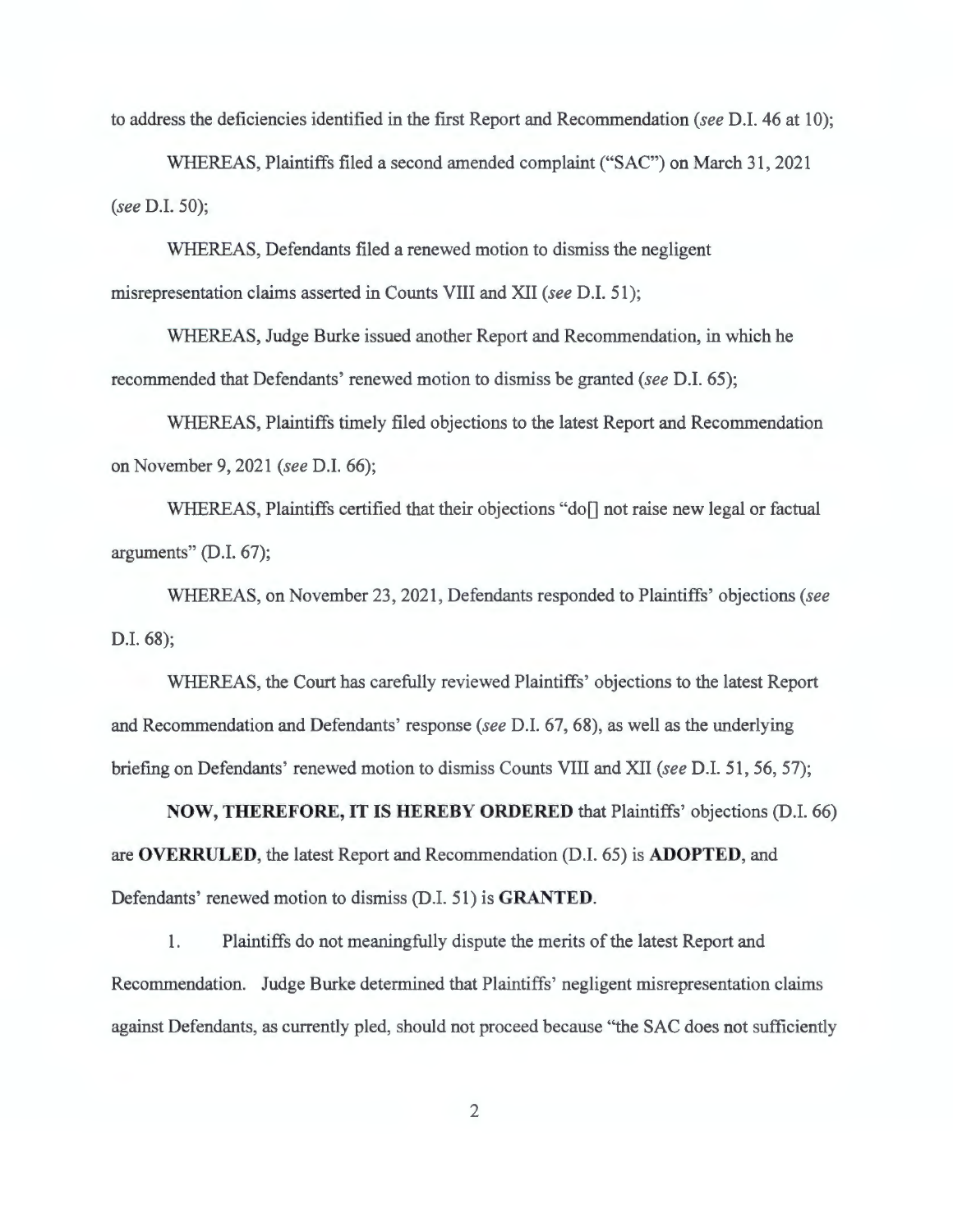plead the 'where' or the 'what' that is required" under Federal Rule of Civil Procedure 9(b). (D.I. 65) Accordingly, Judge Burke explained that "Defendants and the Court are still left guessing as to what are the specific communications that Plaintiffs mean to reference." *(Id.)*  The Court agrees with this analysis.

2. In their objections, Plaintiffs argue that, "given the somewhat different standard applicable to a claim for negligent misrepresentation as opposed to fraud . .. their claims should withstand a challenge at this point in the litigation." (D.I. 66 at 1) Setting aside that Plaintiffs have not specifically articulated the "somewhat different standard" to which they believe they should be held, their current position contradicts their earlier position. In briefing the renewed motion to dismiss, Plaintiffs agreed that Judge Burke had "properly applied the law and standard" when he issued the first Report and Recommendation. (D.I. at 9 n.3) In other words, Plaintiffs already agreed that Judge Burke correctly applied Rule 9(b) to the negligent misrepresentation claims because they sound in fraud. *See generally Cavi v. Evolving Sys. NC, Inc.,* 2018 WL 2372673, at \*2 (D. Del. May 24, 2018) ("The heightened pleading standard required by Rule 9(b) extends to claims of negligent misrepresentation ... that 'sound in fraud."'). Plaintiffs cannot now reverse course. *See generally Clark v. Coupe,* 2019 WL 1349484, at \*5 (D. Del. Mar. 26, 2019) (stating that parties' objections may not raise new arguments that parties did not make before Magistrate Judge).

3. Plaintiffs request that the latest Report and Recommendation "be modified to dismiss [Counts VIII and XII] without prejudice, to allow Plaintiffs to file a motion for leave to amend the Complaint should the record provide additional support for the assertion of claims for negligent misrepresentation." (D.I. 66 at 2) Plaintiffs forfeited this argument by failing to ask

3